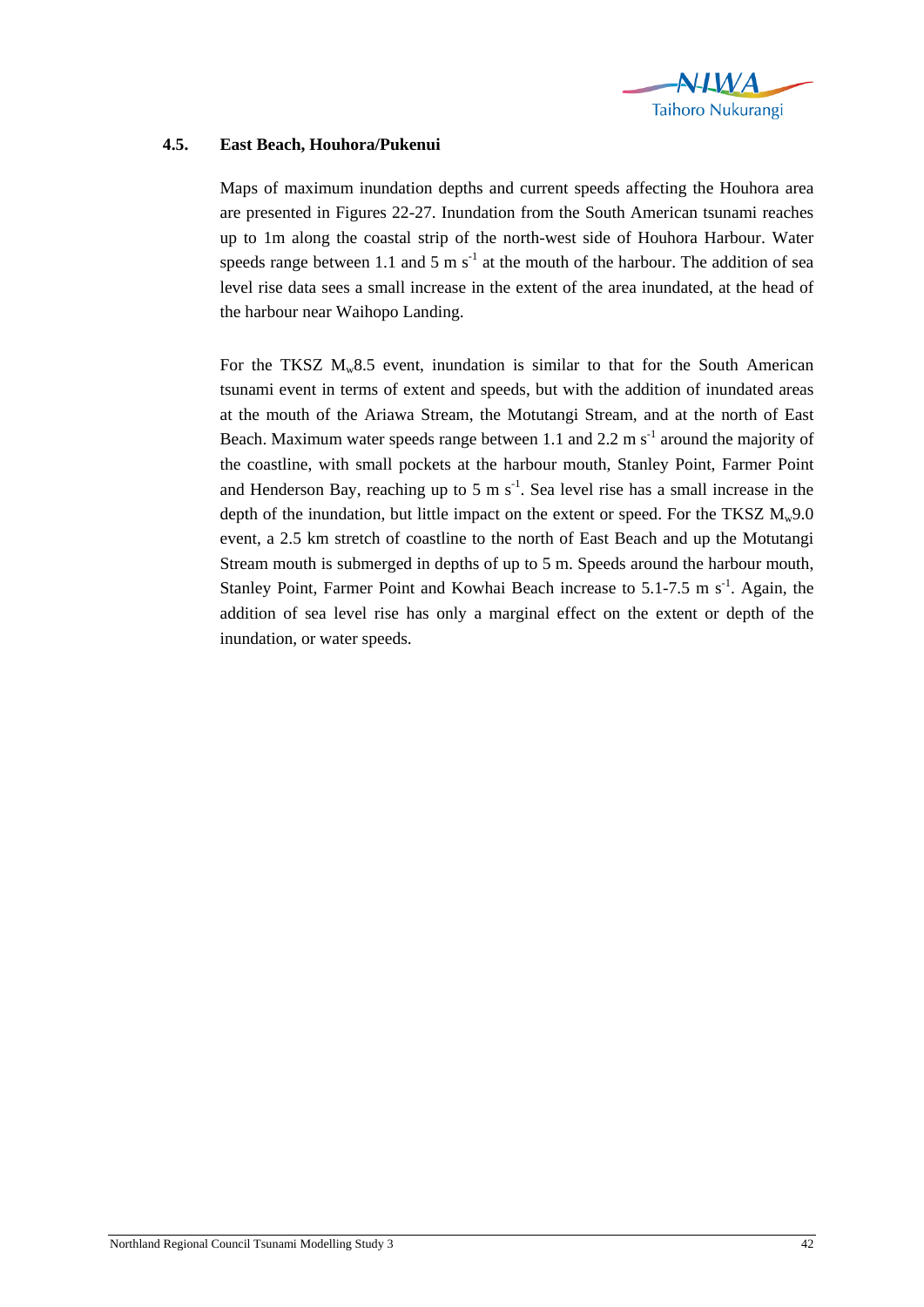



**Figure 22: East Beach, Houhora/Pukenui: Maximum inundation speed (upper) and depth (lower) plots for the South American tsunami scenario at MHWS (to extent of LiDAR).**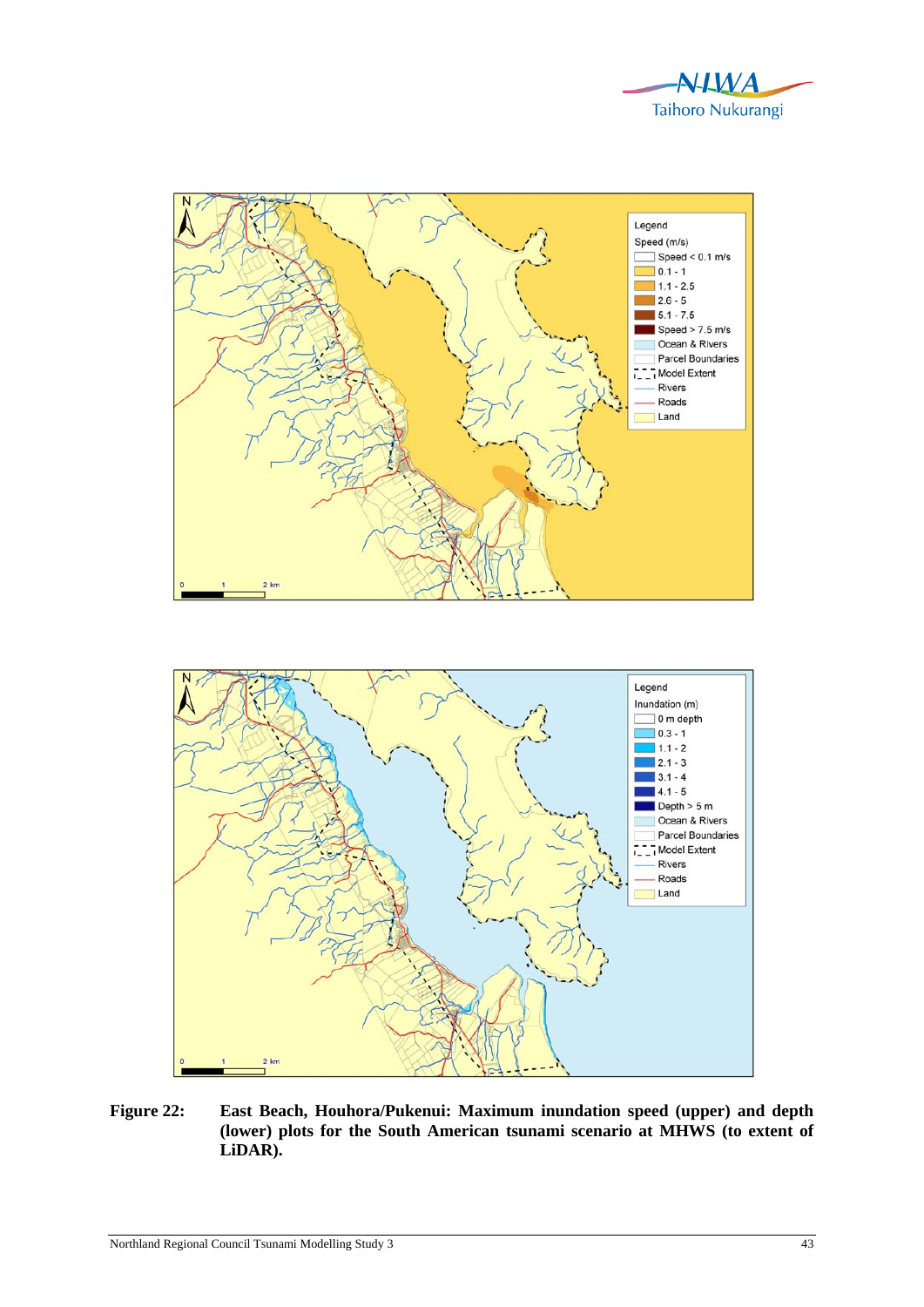



- **Figure 23: East Beach, Houhora/Pukenui: Maximum inundation speed (upper) and depth**
- **(lower) plots for the South American tsunami scenario at MHWS + 50cm (to extent of LiDAR).**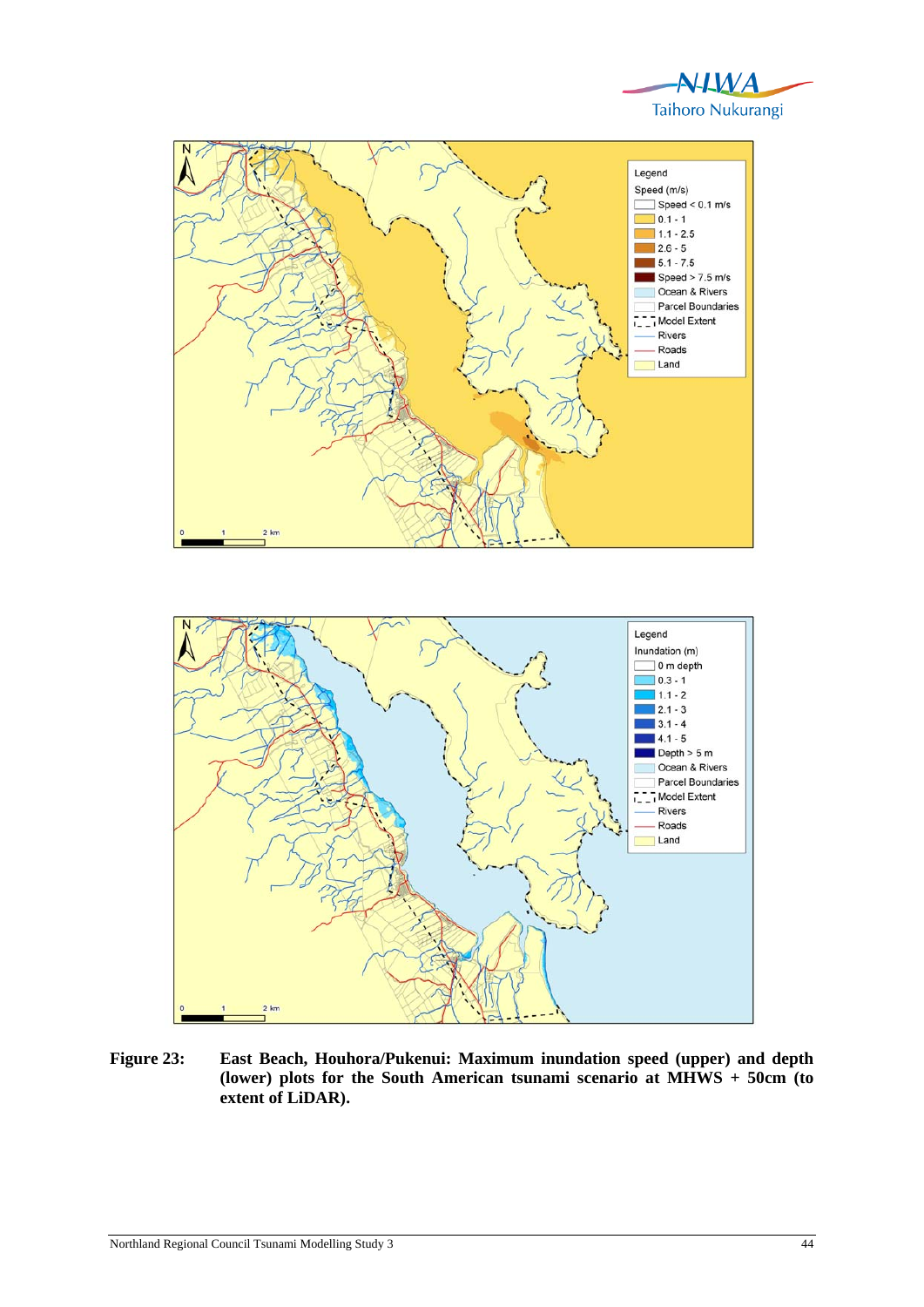





**Figure 24: East Beach, Houhora/Pukenui: Maximum inundation speed (upper) and depth (lower) plots for the Mw8.5 Tonga-Kermadec subduction zone scenario at MHWS (to extent of LiDAR).**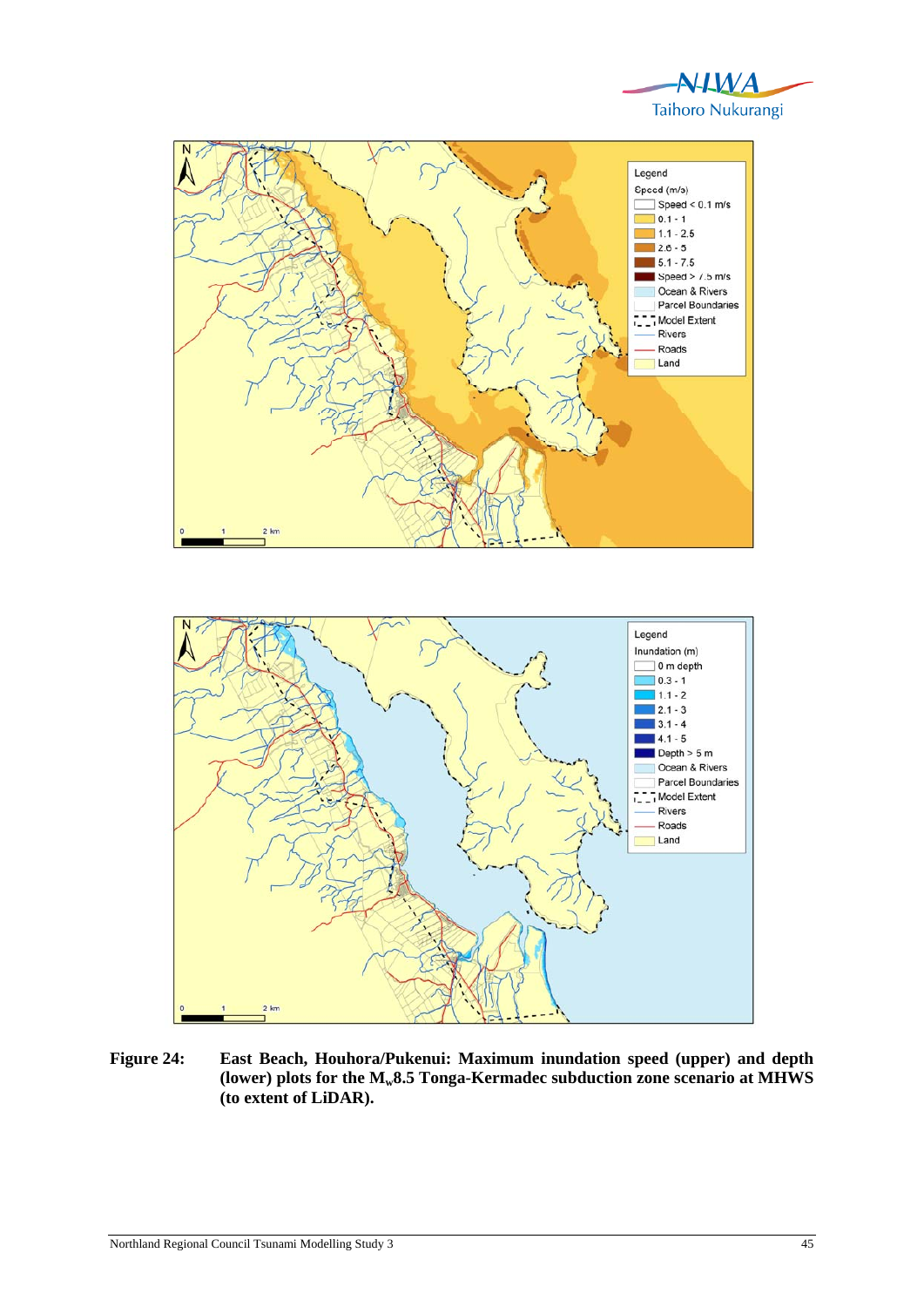





**Figure 25: East Beach, Houhora/Pukenui: Maximum inundation speed (upper) and depth**  (lower) plots for the  $M_{w}8.5$  Tonga-Kermadec subduction zone scenario at MHWS **+ 50cm (to extent of LiDAR).**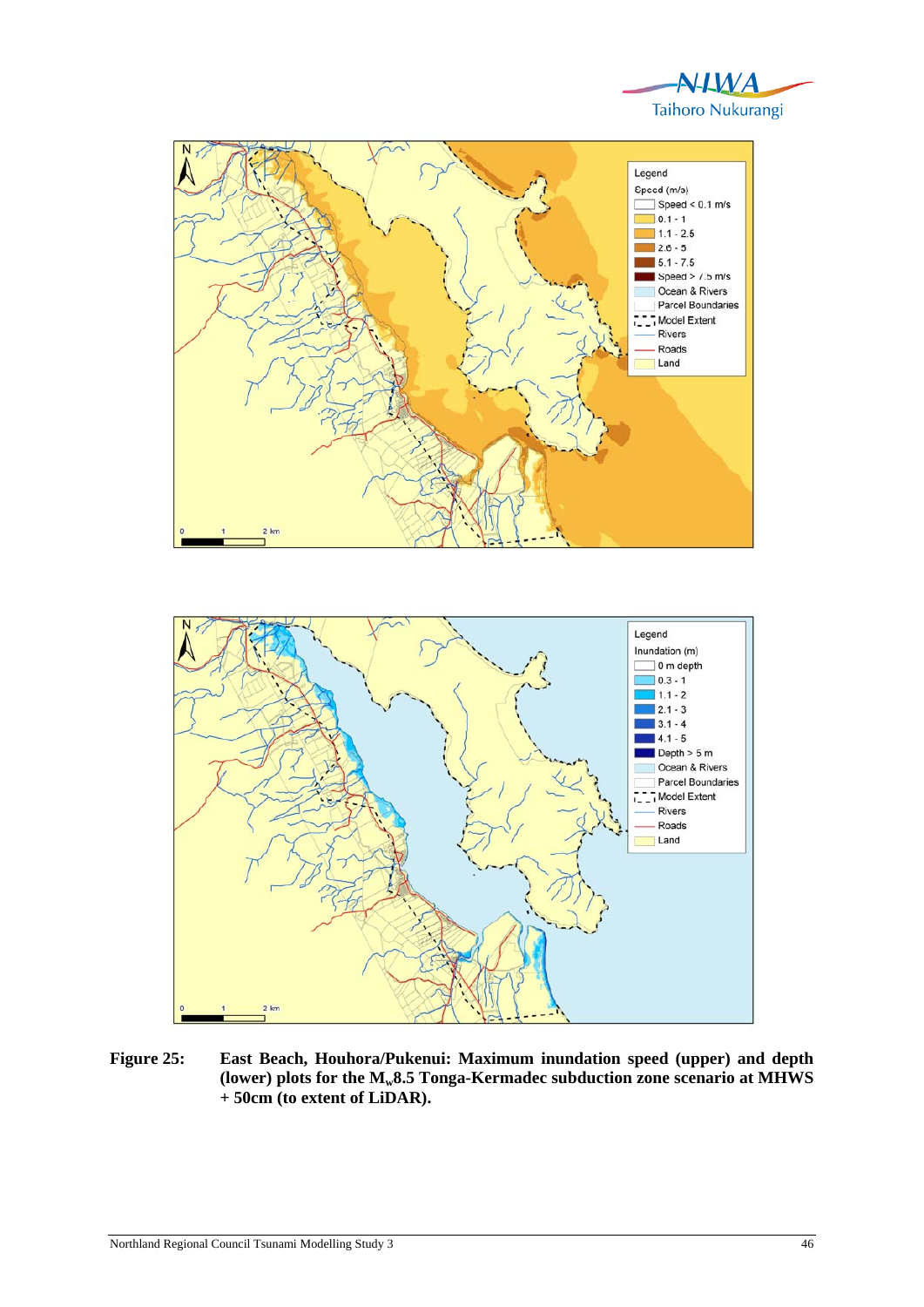





**Figure 26: East Beach, Houhora/Pukenui: Maximum inundation speed (upper) and depth**  (lower) plots for the  $M_{w}$ 9.0 Tonga-Kermadec subduction zone scenario at MHWS **(to extent of LiDAR).**